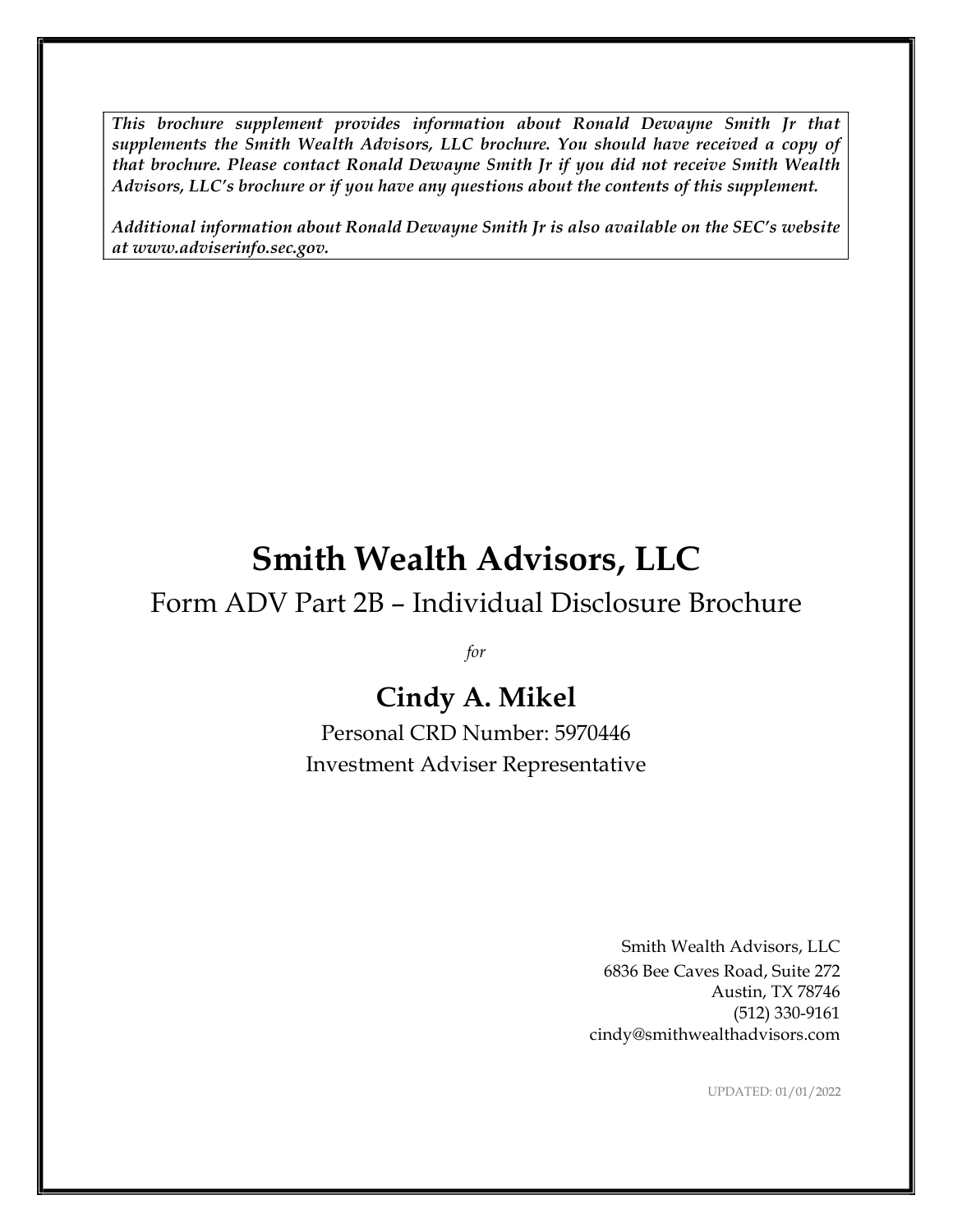## Item 2: Educational Background and Business Experience

#### Name: Cindy A. Mikel Born: 1954

#### Educational Background and Professional Designations:

#### Education:

University of Texas School of Law, Doctor of Jurisprudence University of Texas, Master's Degree - Music Texas Tech University, Bachelor of Music

#### Business Background:

| $2018$ – Present | <b>Investment Advisor Representative, Smith Wealth</b><br>Advisors, LLC |
|------------------|-------------------------------------------------------------------------|
| $2017 - 2018$    | Financial Advisor, Symmetry Financial Solutions                         |
| $2011 - 2016$    | Financial Advisor, Planto Roe Financial Services                        |
| $2006 - 2011$    | Director of Bands, Alamo Heights Independent<br><b>School District</b>  |

## Item 3: Disciplinary Information

There are no legal or disciplinary events that are material to a client's or prospective client's evaluation of this advisory business.

### Item 4: Other Business Activities

Cindy A. Mikel is an independent licensed insurance agent, and from time to time, will offer clients advice or products from those activities. Clients should be aware that these services pay commission or other compensation and involve a conflict of interest, as commissionable products conflict with the fiduciary duties of a registered investment adviser. Smith Wealth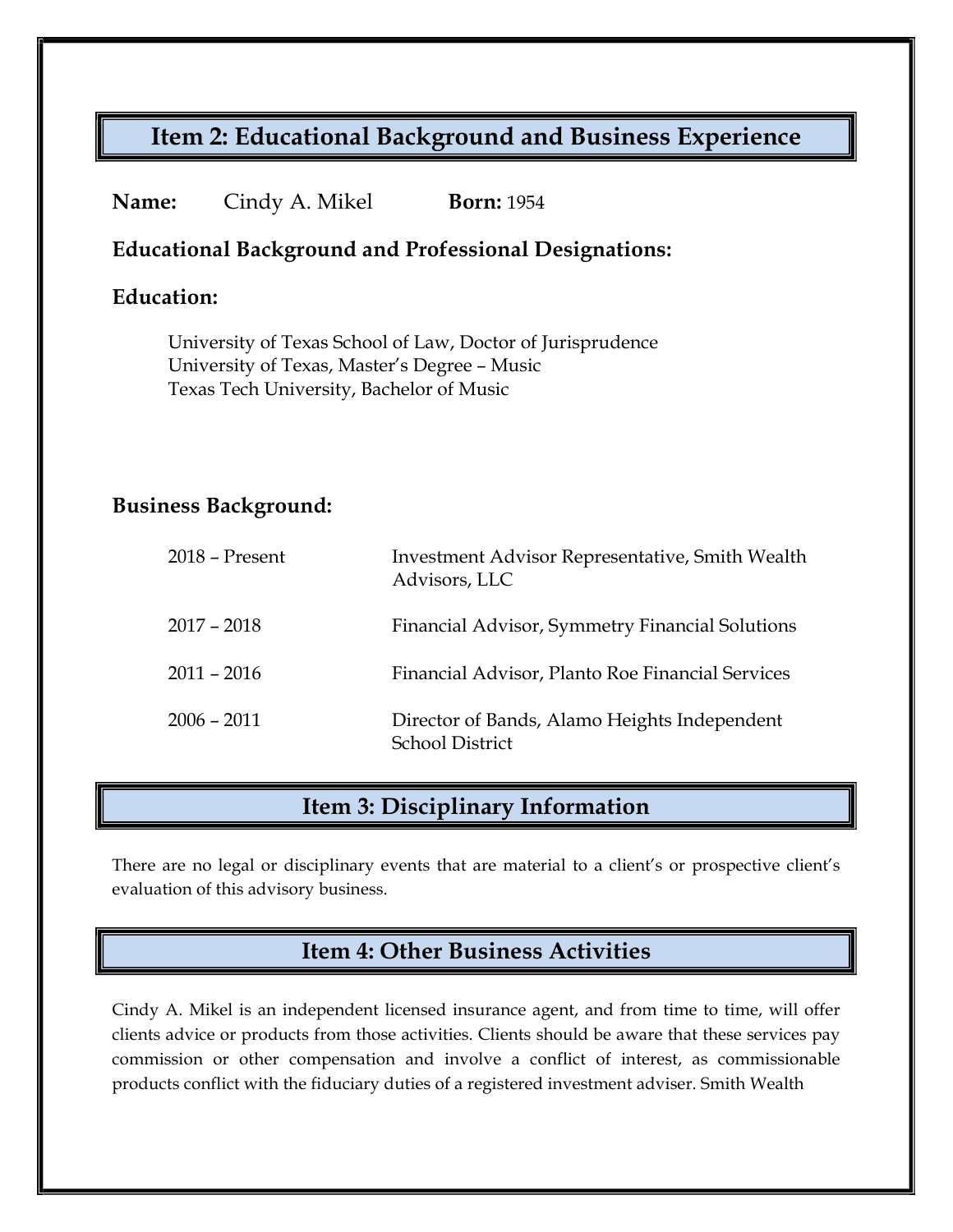Advisors, LLC ("SWA") always acts in the best interest of the client; including the sale of commissionable products to advisory clients. Clients are in no way required to utilize the services of any representative of SWA in connection with such individual's activities outside of SWA.

Investment advisor representatives ("IAR") are required to recommend only those securities transactions that are suitable for a customer, based on the customer's investment objectives and financial circumstances. SWA reviews all recommendations by its investment advisor representatives to ensure that such recommendations are suitable. In addition, when acting as an investment advisor representative offering the investment advisory services described in SWA's Brochure, your financial advisor is required to act in your best interests. SWA also monitors your financial advisor's investment advisory activities for compliance with this obligation.

Your IAR is also an attorney, licensed to practice law in the state of Texas. She offers legal services including wills and other basic estate planning documents.

In addition to offering services as an investment advisor representative, your IAR also provides part-time bookkeeping services to Central Presbyterian Church on a contract basis.

### Item 5: Additional Compensation

Your IAR does receive compensation from LTC Global, an insurance exchange, when placing Long Term Care Policies as means of protecting his client's investment assets from expensive assisted living and nursing home care as well as from Broker's Alliance in connection with the sale of life insurance products.

Your IAR also receives compensation for services performed in connection with her law practice and the contract with Central Presbyterian Church.

For more information about the other compensation and the benefits received by your financial advisor, please contact your financial advisor.

## Item 6: Supervision

Your financial advisor is supervised by Ronald Dewayne Smith Jr, President, 512-330-9161. SWA has established and maintains policies and procedures for all required regulations regarding the activities of an IAR and follows all policies and procedures outlined in SWA's policies and procedures manual, including the Code of Ethics, and appropriate securities regulatory requirements.